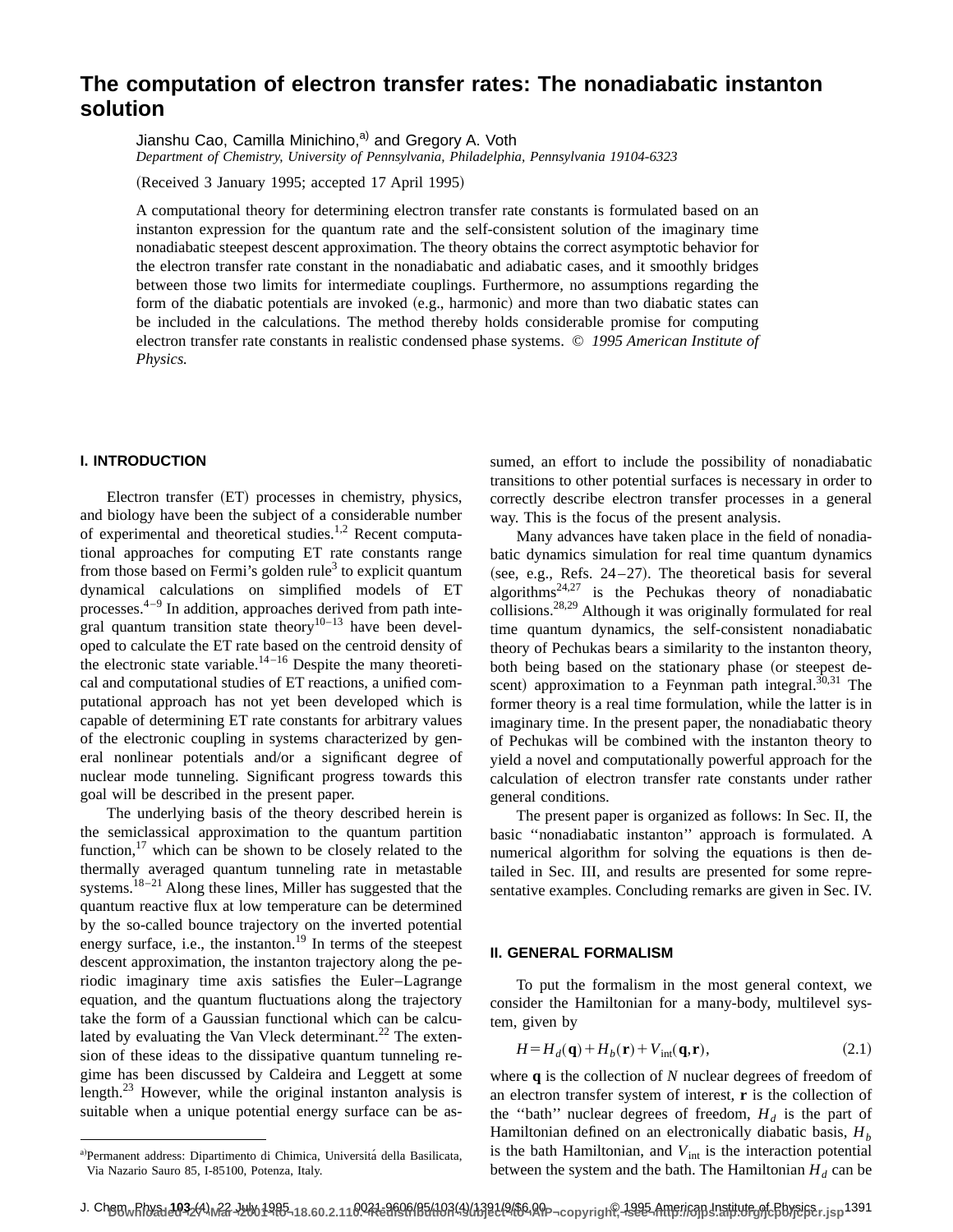explicitly expressed in terms of the elements  $h_{ii}$  (for the *i*th diabatic surface) and  $h_{ij}$  (for the coupling between the *i*th and *j*th diabatic surfaces), i.e.,

$$
H_d(\mathbf{q}) = \sum_i h_{ii} + \sum_i \sum_{j>i} h_{ij}.
$$
 (2.2)

Here, the elements are defined as

$$
h_{ii} = |i\rangle [K(\dot{\mathbf{q}}) + V_{ii}(\mathbf{q})] \langle i|,
$$
\n(2.3)

where  $K$  is the kinetic energy term for the nuclear coordinates **q**, and

$$
h_{ij} = V_{ij}(\mathbf{q})(|i\rangle\langle j| + |j\rangle\langle i|),\tag{2.4}
$$

where the off-diagonal coupling elements satisfy the Hermitian relation  $V_{ij} = V_{ji}^*$ . Unlike the usual adiabatic barrier crossing problem, the potential energy terms  $V_{ii}$  in the elements *h<sub>ii</sub>* describe "simple" diabatic surfaces having, or not having, potential wells. Therefore, in the most general sense the quantum reactive dynamics is induced by a transition between different diabatic surfaces instead of taking place on a single adiabatic surface (e.g., a double well formed on the lowest adiabatic potential surface). This formulation of the problem is completely general.

Following a prescription originally proposed by Langer at zero temperature<sup>18</sup> and later employed in various adiabatic quantum rate calculations, $2^{0,21}$  the desired electron transfer rate constant  $k_{ET}$  can be approximated in terms of equilibrium quantities by

$$
k_{\text{ET}} \simeq -\frac{1}{\hbar \beta} \text{ Im } \frac{\ln Z}{Z_0} = \frac{1}{\hbar \beta} \frac{Z_b}{Z_0},\tag{2.5}
$$

with  $Z_0$  being the partition function of the reactant state,  $Z$  is the overall system partition function, and  $Z_b$  is loosely defined here as the ''barrier'' contribution to the partition function. The final states are assumed to have sufficient density that  $k_{ET}$  can be interpreted as the rate of exponential tunneling decay.

Provided the effective barrier height is significantly larger than the thermal energy in the diabatic wells, the steepest descent method can be applied to evaluate the imaginary part of the partition function *Z* which leads to the instanton solution in Eq.  $(2.5)$ . A number of aspects of the instanton solution in various limits have been elaborated by others (see, e.g., Refs.  $32-37$ ). The focus of the present work, however, is on a *computational* methodology to evaluate the instanton rate constant in the most general case which *bridges* the adiabatic and nonadiabatic (golden rule) limits of ET. An assumption has been made in formulating this approach that Eq.  $(2.5)$  is a valid approximation in *all* limits of the ET problem. While numerical and analytical results presented below will support this assumption, it has not been derived from first principles.

The stationary path of the Hamiltonian in Eq.  $(2.1)$  consists of the nuclear instanton trajectory and the selfconsistent electronic wave function propagation in imaginary time arising from the coupling of the two subsystems. This self-consistency arises from the fact that the equation of motion for the nuclear coordinates depends on the imaginary time evolution of the multilevel wave function which, in turn, depends on the instanton trajectory. A similar challenge, albeit for real time dynamics, has been encountered previously in the study of the dynamics of coupled classicalquantum systems. $24,26,27$  Pechukas was the first to provide a rigorous prescription for the self-consistent stationary phase classical-like trajectory and time-dependent wave function based on Feynman's path integral formulation of quantum dynamics.28,29 This elegant theory has since been developed into various approximation algorithms for nonadiabatic dynamics.<sup>24-27</sup> A Pechukas-type theory will now be developed for the nonadiabatic quantum instanton solution  $[cf.$ Eqs.  $(2.1)$  and  $(2.5)$  so as to provide a means for calculating the electron transfer rate constant under general conditions.

The trace operation of the quantum Boltzmann operator for the Hamiltonian in Eq.  $(2.1)$  involves a summation over all the electronic diabatic surfaces and an integration over all nuclear coordinates. Importantly, however, this operation must be rewritten to expose the terms involving diabatic state transitions which contribute to the imaginary part of the partition function. By inserting complete sets of diabatic and coordinate basis states, the tunneling rate from one diabatic surface, denoted by  $|\mu\rangle$ , to another diabatic surface, denoted by  $|\nu\rangle$ , is related to the following quantity:

$$
Z_{\mu,\nu} = \int d\mathbf{r} \int d\mathbf{r}' \int d\mathbf{q} \int d\mathbf{q}' \langle \mu, \mathbf{q}, \mathbf{r} |
$$
  
× exp(- $\beta H/2$ )| $\nu$ ,  $\mathbf{q}', \mathbf{r}' \rangle \langle \nu, \mathbf{q}', \mathbf{r}' |$   
× exp(- $\beta H/2$ )| $\mu$ ,  $\mathbf{q}, \mathbf{r}$ ), (2.6)

where  $\bf{q}$  and  $\bf{q}$ <sup>'</sup> are located near the wells of diabatic surfaces  $|\mu\rangle$  and  $|\nu\rangle$ , respectively. It should be noted that the two imaginary time propagators in Eq.  $(2.6)$  are the same. [See also Eq.  $(C2)$  of Ref. 37, p. 145.]

Next, the propagator is separated into the wave function propagation of the diabatic levels and the propagation arising from  $H_0$ , which is the Hamiltonian excluding  $H_d$ , giving

$$
Z_{\mu,\nu} = \int \mathscr{D}\mathbf{r}(\tau) \int \mathscr{D}\mathbf{q}(\tau) \exp\{-S_0[\mathbf{q}(\tau), \mathbf{r}(\tau)]/\hbar\}
$$

$$
\times T_{\mu\nu}[\hbar \beta, \hbar \beta/2, \mathbf{q}(\tau)] T_{\nu\mu}[\hbar \beta/2, 0, \mathbf{q}(\tau)]. \tag{2.7}
$$

Here,  $S_0[\mathbf{q}(\tau), \mathbf{r}(\tau)]$  is the action functional excluding the contribution from  $H_d$ , i.e.,

$$
S_0 = \int_0^{\hbar \beta} d\tau \left\{ \frac{1}{2} \dot{\mathbf{q}}(\tau) \cdot \mathbf{m} \cdot \dot{\mathbf{q}}(\tau) + V_{\text{int}}[\mathbf{q}(\tau), \mathbf{r}(\tau)] \right\}
$$
  
+ 
$$
S_b[\mathbf{r}(\tau)], \qquad (2.8)
$$

where **m** is the mass matrix and  $S_b$  is the action functional of the bath.

The quantity  $T_{\nu\mu}$  is the overlap between the initial diabatic state  $|\mu\rangle$  and the final diabatic state  $|\nu\rangle$ . In an explicit form, the Bloch equation can be introduced to describe the evolution of diabatic wave function, i.e.,

$$
-\frac{\partial u(\tau,\tau')}{\partial \tau} = H_d[\mathbf{q}(\tau)]u(\tau,\tau')\tag{2.9}
$$

so that

$$
T_{\nu\mu}[\tau,\tau',\mathbf{q}(\tau)]=\langle\nu|u(\tau,\tau')|\mu\rangle,\tag{2.10}
$$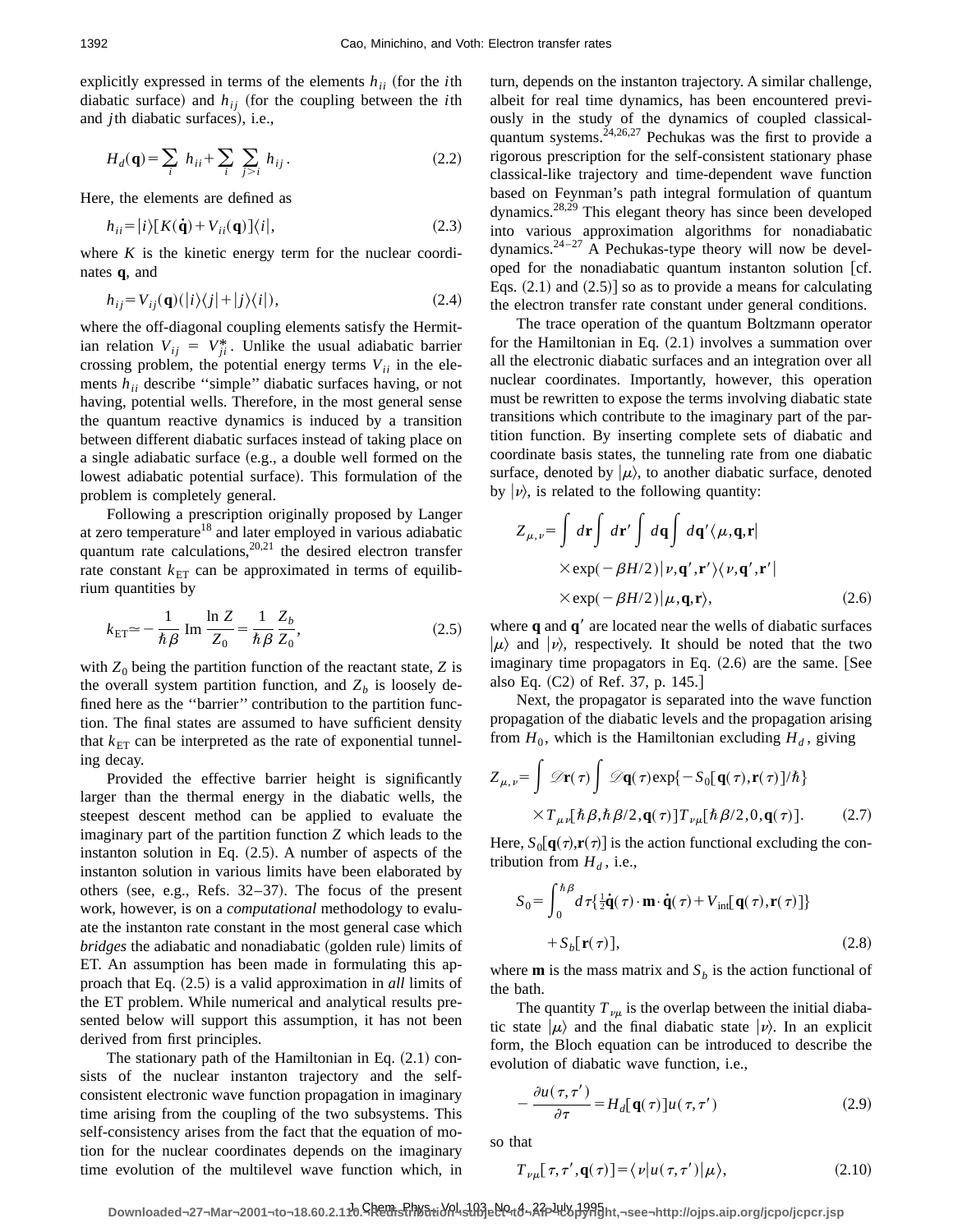which is a functional of the system nuclear path  $q(\tau)$  and the imaginary time interval satisfies  $0 \le \tau \le \hbar \beta$ .

To facilitate further analysis, the bath average of a functional  $f[q(\tau), \mathbf{r}(\tau)]$  is introduced here as

$$
\langle f(\tau) \rangle_b = \frac{\int \mathcal{D}\mathbf{r}(\tau') f[\mathbf{q}(\tau), \mathbf{r}(\tau)] \exp\{-S_b[\mathbf{r}(\tau')] / \hbar - \int_0^{\hbar} \beta d\tau' V_{\text{int}}[\mathbf{q}(\tau'), \mathbf{r}(\tau')] / \hbar\}}{\int \mathcal{D}\mathbf{r}(\tau') \exp\{-S_b[\mathbf{r}(\tau')] / \hbar - \int_0^{\hbar} \beta d\tau' V_{\text{int}}[\mathbf{q}(\tau'), \mathbf{r}(\tau')] / \hbar\}},\tag{2.11}
$$

and the quantum average over the diabatic basis for  $\tau \le \hbar \beta/2$ is denoted by

$$
\langle f(\tau) \rangle_{d} = \frac{\langle \nu | u(\hbar \beta/2, \tau) f(\tau) u(\tau, 0) | \mu \rangle}{\langle \nu | u(\hbar \beta/2, \tau) u(\tau, 0) | \mu \rangle}, \tag{2.12}
$$

or, if  $\tau \geq \hbar \beta/2$ , then

$$
\langle f(\tau) \rangle_{d} = \frac{\langle \nu | u(\hbar \beta, \tau) f(\tau) u(\tau, \hbar \beta/2) | \mu \rangle}{\langle \nu | u(\hbar \beta, \tau) u(\tau, \hbar \beta/2) | \mu \rangle}.
$$
 (2.13)

In Eqs.  $(2.12)$  and  $(2.13)$ , the denominators are independent of the variable  $\tau$  and  $f(\tau)$  is in general a matrix. Both the quantum average and the solvent average are carried out by assuming a particular nuclear path  $q(\tau)$  and are thus functionals of the nuclear paths.

With the definition of Eq.  $(2.11)$  in hand, one can rewrite the path integral in Eq.  $(2.7)$  as

$$
Z_{\mu,\nu} = \int \mathscr{D}\mathbf{q}(\tau) \exp\{-S_{\text{eff}}[\mathbf{q}(\tau)]/\hbar\},\tag{2.14}
$$

with the effective action functional given by

$$
S_{\text{eff}}[\mathbf{q}(\tau)] = \int_0^{\hbar \beta} d\tau \left\{ \frac{1}{2} \dot{\mathbf{q}}(\tau) \cdot \mathbf{m} \cdot \dot{\mathbf{q}}(\tau) \right\} + W_b[\mathbf{q}(\tau)]
$$

$$
- \hbar \left\{ \ln \left\{ T_{\mu\nu}[\hbar \beta, \hbar \beta/2, \mathbf{q}(\tau)] \right\} \right.
$$

$$
+ \ln \left\{ T_{\nu\mu}[\hbar \beta/2, 0, \mathbf{q}(\tau)] \right\}, \tag{2.15}
$$

where

$$
W_b[\mathbf{q}(\tau)] = -\hbar \ln \bigg( \int \mathcal{D}\mathbf{r}(\tau) \exp \bigg\{ -S_b[\mathbf{r}(\tau)]/\hbar - \int_0^{\hbar \beta} d\tau V_{\text{int}}[\mathbf{q}(\tau), \mathbf{r}(\tau)]/\hbar \bigg\} \bigg).
$$
 (2.16)

Application of the steepest descent approximation to Eq.  $(2.14)$  leads to the equation of motion for the nuclear coordinates

$$
\mathbf{m} \cdot \frac{d^2 \mathbf{q}(\tau)}{d\tau^2} = \left\langle \frac{\partial H_d[\mathbf{q}(\tau)]}{\partial \mathbf{q}(\tau)} \right\rangle_d + \left\langle \frac{\partial V_{\text{int}}[\mathbf{q}(\tau)]}{\partial \mathbf{q}(\tau)} \right\rangle_b \tag{2.17}
$$

which is to be solved together with Eqs.  $(2.9)$  and  $(2.11)$ –  $(2.13)$  to obtain the nonadiabatic instanton solution. Because of the time reversal property of the amplitudes  $T_{\nu\mu}$  and  $T_{\mu\nu}$ , the instanton trajectory is symmetric with respect to the imaginary time  $\hbar \beta/2$ , and so is the wave function. The selfconsistent condition for the many-body nonadiabatic instanton solution is twofold; the coupling between the diabatic states propagation and the instanton trajectory, and the coupling between the bath distribution and the instanton trajectory.

In order to complete the instanton analysis, the second order functional derivative must be evaluated along the instanton trajectory. This procedure is numerically best implemented for a discretized path, i.e.,

$$
\frac{\partial^2 S}{\partial \mathbf{q}_i \partial \mathbf{q}_j} = \frac{\mathbf{m}}{\epsilon^2} \left( 2 \delta_{i,j} - \delta_{i,j+1} - \delta_{i,j-1} \right)
$$

$$
+ \delta_{i,j} \left\langle \frac{\partial^2 H_d[\mathbf{q}(\tau)]}{\partial \mathbf{q}_i \partial \mathbf{q}_i} \right\rangle_d + \epsilon \mathbf{C}_{d,ij}
$$

$$
+ \delta_{i,j} \left\langle \frac{\partial^2 V_{\text{int}}[\mathbf{q}(\tau)]}{\partial \mathbf{q}_i \partial \mathbf{q}_i} \right\rangle_b + \epsilon \mathbf{C}_{b,ij}, \qquad (2.18)
$$

where the indices *i* and *j* denote two different discretized imaginary time slices,  $q_i$  and  $q_j$  are the corresponding nuclear coordinates along the instanton path, and  $\epsilon = \hbar \beta / P$ , with *P* being the number of discretizations. Here,  $C_{b}$ , *i*, the bath fluctuation correlation matrix, is given by

$$
\mathbf{C}_{b,ij} = \left\langle \frac{\partial V_{\text{int}}[\mathbf{q}(\tau)]}{\partial \mathbf{q}_i} \frac{\partial V_{\text{int}}[\mathbf{q}(\tau)]}{\partial \mathbf{q}_j} \right\rangle_b
$$

$$
- \left\langle \frac{\partial V_{\text{int}}[\mathbf{q}(\tau)]}{\partial \mathbf{q}_i} \right\rangle_b \left\langle \frac{\partial V_{\text{int}}[\mathbf{q}(\tau)]}{\partial \mathbf{q}_j} \right\rangle_b, \tag{2.19}
$$

and,  $C_{d,ij}$ , the quantum fluctuation correlation matrix, is given by

$$
\mathbf{C}_{d,ij} = \left\langle \frac{\partial H_d[\mathbf{q}(\tau)]}{\partial \mathbf{q}_i} u(\tau_i, \tau_j) \frac{\partial H_d[\mathbf{q}(\tau)]}{\partial \mathbf{q}_j} \right\rangle_d
$$

$$
- \left\langle \frac{\partial H_d[\mathbf{q}(\tau)]}{\partial \mathbf{q}_i} \right\rangle_d \left\langle \frac{\partial H_d[\mathbf{q}(\tau)]}{\partial \mathbf{q}_j} \right\rangle_d.
$$
(2.20)

The dimensionality implicit in the above equations is such that  $\frac{\partial^2 S}{\partial \mathbf{q}_i \partial \mathbf{q}_j}$  is a matrix of dimension  $N \times P$ . When diagonalizing this matrix, there will be a negative eigenvalue giving arise to the imaginary part of the partition function, and a zero eigenvalue corresponding to the translationally invariant mode.<sup>20</sup> The existence of a zero eigenvalue is an indication of a true instanton solution. The removal of the zero eigenvalue requires the proper normalization, which is explained in Appendix A.

After the preceding analysis is carried out, one arrives at the nonadiabatic instanton approximation for the electron transfer rate constant, i.e.,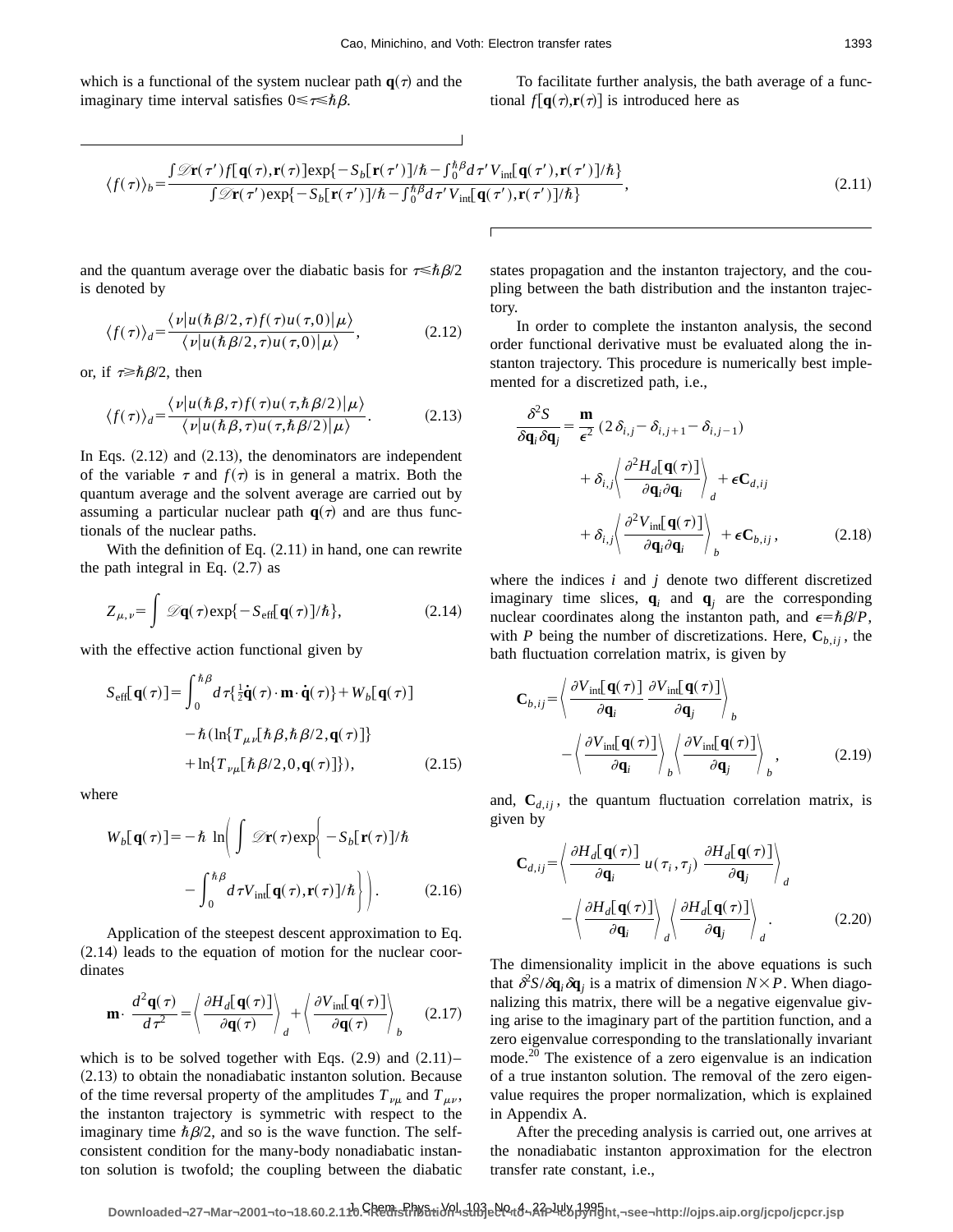$$
k_{\rm ET} \simeq \left(\frac{W}{2\pi\hbar D}\right)^{1/2} \exp(-S_{\rm inst}/\hbar),\tag{2.21}
$$

where *W* and  $S<sub>inst</sub>$  are the work and the action, respectively, along the instanton trajectory, and *D* is a properly normalized determinant of the matrix in Eq.  $(2.18)$ , excluding the zero eigenvalue  $(cf.$  Appendix A $).$ 

In light of the preceding discussion, there are several observations which can be made.

 $(a)$  Assuming a single diabatic surface in the Hamiltonian  $[Eq. (2.1)]$  which contains a single barrier, one recovers the well-known single surface instanton solution. In the case of a multilevel system, if the coupling is strong enough so that the nuclear system always moves on the lowest-lying adiabatic potential energy surface, the present nonadiabatic instanton solution can be shown to reduce to the single surface, adiabatic limit.

(b) In the limit of two weakly coupled diabatic surfaces, the Bloch equation in Eq.  $(2.9)$  can be linearized, resulting in a transition amplitude  $T_{\nu\mu}[\tau,\tau',\mathbf{q}(\tau)]$  which is proportional to the off-diagonal coupling element of the  $H_d$  matrix. This limit of the theory thus recovers the golden rule ET rate constant.3,38

~c! If the solvent is treated as being classical, the bath paths  $\mathbf{r}(\tau)$  shrink to a point and Eq.  $(2.11)$  can be rewritten as the configurational integral

$$
\langle f(\tau) \rangle_b = \frac{\int d\mathbf{r} f[\mathbf{q}(\tau), \mathbf{r}] \exp\{-\beta V_b(\mathbf{r}) - \int_0^{\hbar} \beta d\tau' V_{\text{int}}[\mathbf{q}(\tau'), \mathbf{r}] / \hbar\}}{\int d\mathbf{r} \exp\{-\beta V_b(\mathbf{r}) - \int_0^{\hbar} \beta d\tau' V_{\text{int}}[\mathbf{q}(\tau'), \mathbf{r}] / \hbar\}},\tag{2.22}
$$

where  $V_b(\mathbf{r})$  is the potential function for the bath variables.

(d) The Gaussian bath has a wide appeal in studying solvent effects in condensed media.<sup>23,39</sup> Given a harmonic bath and a bilinear coupling between system and bath, one can explicitly integrate out the bath modes in Eqs.  $(2.11)$  and  $(2.16)$ , giving the equation of motion for the instanton trajectory in Eq.  $(2.17)$  as

$$
\mathbf{m} \cdot \frac{d^2 \mathbf{q}(\tau)}{d\tau^2} = \left\langle \frac{\partial H_d(\tau)}{\partial \mathbf{q}(\tau)} \right\rangle_d - \frac{1}{\hbar} \int_0^{\hbar \beta} d\tau' \mathbf{c}(|\tau - \tau'|) \cdot \mathbf{q}(\tau'),
$$
\n(2.23)

where  $c(|\tau-\tau'|)$  is the imaginary time correlation function matrix

$$
\mathbf{c}(|\tau-\tau'|)=\frac{\hbar}{\pi}\int_0^\infty d\omega \mathbf{J}(\omega)\,\frac{\cosh(\hbar\beta\omega/2-\omega|\tau-\tau'|)}{\sinh(\hbar\beta\omega/2)},\tag{2.24}
$$

and  $J(\omega)$  is the bath spectral density matrix, related to the elements of the classical friction tensor  $\eta_{ij}(t)$  by

$$
\eta_{ij}(t) = \frac{2}{\pi} \int_0^\infty d\omega \, \frac{\mathbf{J}_{ij}(\omega)}{\omega} \cos \omega t. \tag{2.25}
$$

 $(e)$  In the case of a two-state system with a constant coupling between the states, quadratic diabatic surfaces, and a Gaussian bath, the Hamiltonian becomes the spin-boson model which has been often implemented in the study of electron transfer (see, e.g., Ref. 39).

# **III. RESULTS**

In this section, practical algorithms are described to solve the equations in the nonadiabatic instanton theory, and numerical calculations are carried out for the spin-boson model in order to apply the theory to a well-known example. In spite of its apparent simplicity, the spin-boson Hamiltonian serves as the primary model for investigating nonadiabatic transitions because of its physical richness. Moreover, the assumption of a Gaussian bath in the spin-boson model removes the self-consistent requirement of the instanton path and the solvent distribution, thus greatly simplifying the numerical calculations. (It should be noted, however, that there is still the self-consistent requirement of the instanton path with the nonadiabatic state propagation.) There is no fundamental problem associated with the former selfconsistency issue and a subsequent publication will deal with it explicitly for multidimensional, nonlinear potentials.

The major numerical effort in the present theory is to find the instanton trajectory, that is, to solve Eq.  $(2.17)$  simultaneously along with the Bloch equation in Eq.  $(2.9)$ . Given the force, the equation of motion in Eq.  $(2.17)$  is solved iteratively for a discretized instanton path. It must be pointed out, however, that the instanton trajectory is neither a minimum nor a maximum of the action, but an extremum of the action. Consequently, an iterative method has the possibility of converging the instanton in real space to the minimum of a double-well potential, which is a trivial solution to the stationary condition in Eq.  $(2.17)$ . To prevent this behavior in the iteration method, it is helpful to choose a good initial input trajectory to approximate the true instanton solution. An educated guess is the instanton solution for the adiabatic surface, which works particularly well in the strong coupling region. In the intermediate coupling region, a trajectory solved for a larger coupling constant can be employed as an input to the algorithm. In the weak coupling region, the adiabatic instanton solution for the cusped barrier is a good initial guess  $(cf.$  Appendix B $)$ . The rate of convergence depends on the discretization number and the initial input. Generally, it has been found that around  $10<sup>3</sup>$  iterations will yield convergence.

Given a nuclear path  $q(\tau)$ , the Bloch equation Eq. (2.9) is solved by numerical integration. At each time step  $\epsilon = \hbar \beta$ *P*, the Hamiltonian  $H<sub>d</sub>$  at that time is diagonalized and propagated for one step. The initial state  $|\mu\rangle$  and the final state  $|\nu\rangle$  are the right and the left diabatic surfaces, respec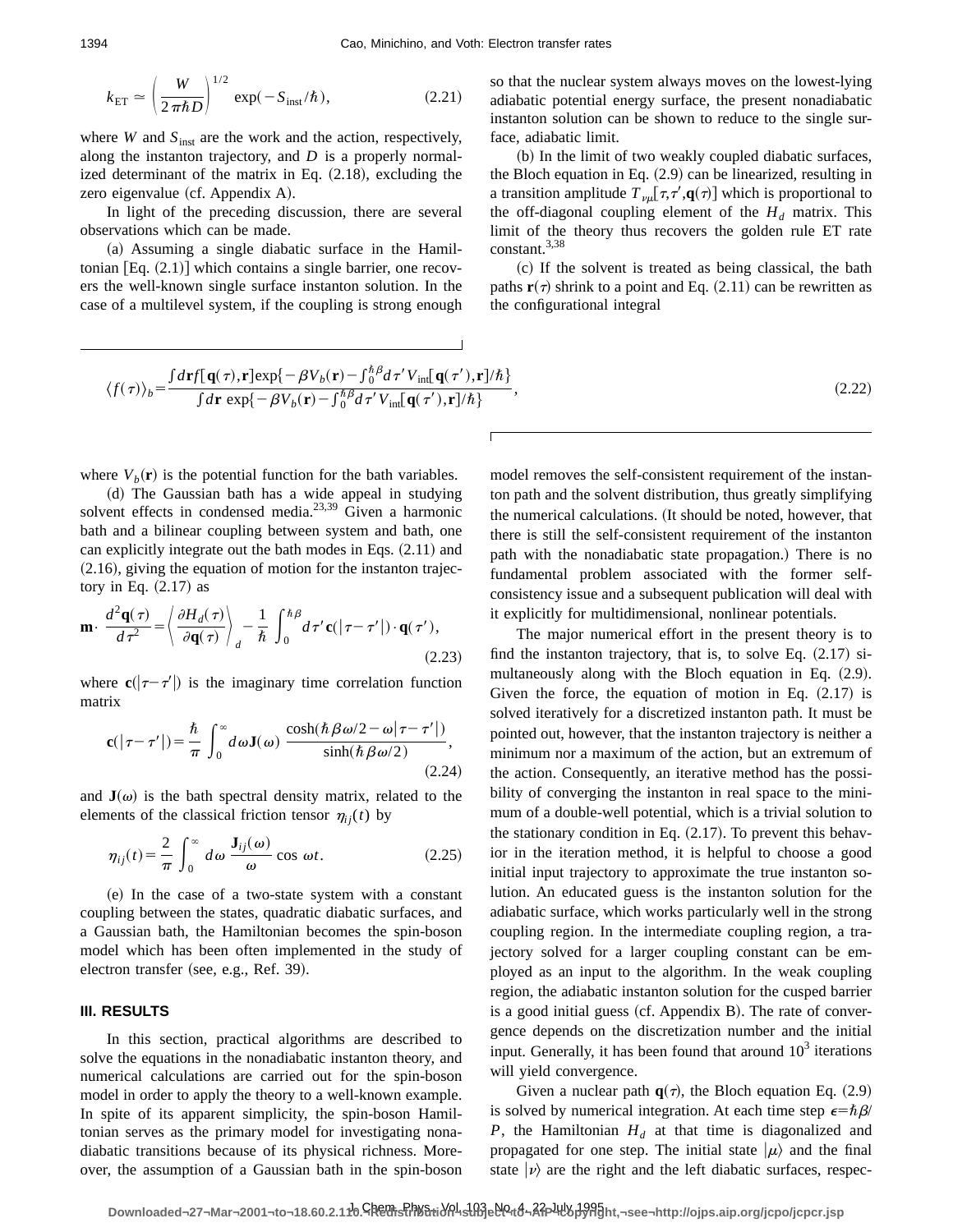tively. With the electronic wave function in hand, one returns to the calculation of the instanton trajectory, which in turn leads to a new electronic wave function. This procedure forms a loop until self-consistency is reached. In the examples studied so far, the convergence of the wave function and the nonadiabatic instanton trajectory was always achieved in less than 100 iterations.

Once the instanton solution is found, the fluctuation matrix of Eq.  $(2.18)$  is computed and diagonalized. A vanishingly small eigenvalue will assure a satisfactory stationarity condition  $[Eq. (2.17)]$  and a negative eigenvalue indicates the metastability of the particular solution (i.e., the "barrier" partition function). The prefactor  $D$  in Eq.  $(2.21)$  can thus be calculated, and the action *S* and work *W* computed, hence yielding the instanton rate constant. In summary, the complete nonadiabatic instanton algorithm consists of following steps:

- ~1! An approximate instanton trajectory is used as an input.
- $(2)$  The stationary condition in Eq.  $(2.17)$  is iterated to a converged trajectory for a given electronic wave function.
- $(3)$  The Bloch equation in Eq.  $(2.9)$  is solved numerically for a given nuclear path.
- $(4)$  Steps  $(2)$  and  $(3)$  are repeated until convergence is reached.
- $(5)$  The instanton rate constant is computed from Eq.  $(2.21)$ .

As stated before, in order to test the method the spinboson model was studied. In one particular form, this model is described by the Hamiltonian

$$
H = \frac{1}{2}m\dot{q}^{2} + \Delta\sigma_{x} + \frac{1}{2}m\omega^{2}(q - \sigma_{z}q_{0})^{2}
$$
  
+ 
$$
\sum_{j=1}^{N} c_{j}qx_{j} + \frac{1}{2}\sum_{j=1}^{N} (\dot{x}_{j}^{2} + \omega_{j}^{2}x_{j}^{2}) + \sum_{j=1}^{N} \frac{c_{j}^{2}}{2\omega_{j}^{2}}q^{2},
$$
(3.1)

where  $\sigma$  is the Pauli spin matrix,  $\Delta$  is one-half the tunnel splitting, and the modes  $\{x\}$  constitute the Gaussian bath. The parameters were chosen in the present case to be  $\hbar=1.0$ ,  $\omega$ =1.0, *m*=1.0,  $\beta$ =5.0,  $q_0$ =5.0. A discretization parameter of  $P = 200$  to  $P = 400$  was used in the calculations, depending on the temperature. The parameters of the bath were chosen so that its spectral density, given in discrete form  $by<sup>23</sup>$ 

$$
J(\omega) = \frac{\pi}{2} \sum_{j=1}^{N} \frac{c_j^2}{\omega_j} \delta(\omega - \omega_j),
$$
 (3.2)

reproduced an appropriate friction kernel in the classical limit.

As a first calculation, a frictionless spin-boson model was used to verify that the method works in well-known limits and to examine the numerical characteristics of the algorithm. In Fig. 1, the electron transfer rate constant is plotted as a function of the coupling constant  $\Delta$  on a logarithmic scale. In the strong coupling region (i.e., large  $\Delta$ ) the nonadiabatic instanton rate approaches the adiabatic rate ~dot–dashed line! because the coupling is strong enough that the quantum transition takes place on the lower adiabatic surface. In the weak coupling region, the nonadiabatic rate



FIG. 1. A logarithmic plot of the rate constant vs the nonadiabatic coupling constant  $\Delta$  for the Hamiltonian given in Eq. (3.1). For comparison, the golden rule prediction from Eq.  $(3.3)$  is plotted as a dashed line, and the adiabatic rate constant is plotted as a dot–dashed line.

obviously becomes proportional to the  $\Delta^2$ , as predicted by the golden rule (dashed line). The golden rule rate in this simple case is given analytically by

$$
k_{\rm ET} = \frac{\Delta^2}{\hbar} \sqrt{\frac{\pi \sinh(b/2)}{2E_a \hbar \omega}} \exp\bigg[-\beta E_a \frac{\tanh(b/4)}{(b/4)}\bigg], \quad (3.3)
$$

where the activation energy is  $E_a = m\omega^2 q_0^2/2$  and  $b = \hbar \beta \omega$ . The adiabatic tunneling rate reaches a plateau, which is the instanton rate for a cusped double-well discussed in Appendix B. It should be noted that even in this simple limit of the spin-boson model, the method is capable of dealing with an arbitrary nonadiabatic coupling strength, bridging the adiabatic and nonadiabatic limits of the ET dynamics. It should also be noted that numerically exact methods exist for studying the quantum dynamics of spin-boson model for all values of the relevant parameters.4–9

In the adiabatic limit, the instanton solution exists only in the quantum tunneling dominated region, but not in the activated barrier crossing region (for a discussion of these limits, see the review in Ref. 40). The crossover to the instanton rate is given by the well-known criterion  $\hbar \beta \omega_b > 2\pi$ , with  $\omega_b$  being the adiabatic barrier frequency. A path integral quantum transition state theory<sup>10–13</sup> calculation can be performed above the crossover region in the adiabatic limit which will bridge with the instanton solution. Furthermore, in a complex system all that is required is that a *single* nuclear mode be tunneling in order for the instanton solution to exist. In the nonadiabatic limit, the weak coupling induces a nonadiabatic transition in a small region near the crossing of the diabatic surfaces, thus leading to a sharp barrier curvature in the adiabatic surface which insures the validity of the instanton approach. Therefore, in the golden rule region the steepest descent approximation is always valid, even in the classical limit of the nuclear coordinates.

To further illustrate the characteristics of the nonadiabatic instanton solution, the following results are presented to explore different aspects of the transition from the nona-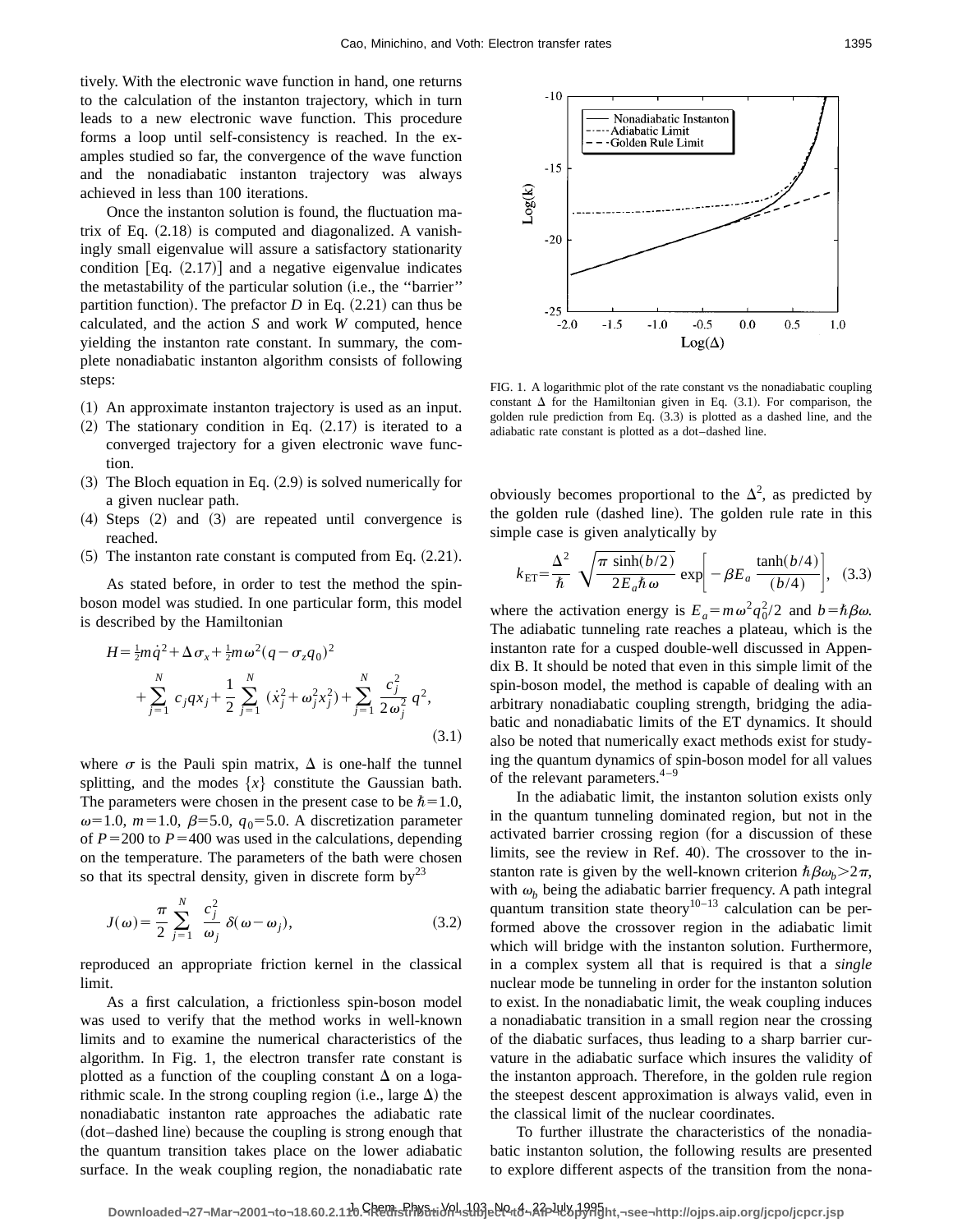

FIG. 2. The nonadiabatic instanton trajectories plotted for  $\Delta=0.1$  and  $\Delta$ =8.0 as a function of the imaginary time.

diabatic limit to the adiabatic limit:

(a) The nonadiabatic instanton trajectories are shown for  $\Delta$ =0.01 and  $\Delta$ =8.0 in Fig. 2. Obviously, the instanton trajectory shrinks as the coupling constant increases. On the other hand, the nonadiabatic trajectory becomes independent of the coupling constant as the latter becomes smaller.

(b) Assuming the electronic wave function has been determined, one can define an effective potential surface for the instanton trajectory as

$$
V_{\text{eff}}[q(\tau)] = \langle V[q(\tau)] \rangle_d, \qquad (3.4)
$$

the derivative of which gives the nonadiabatic instanton force. For comparison, one can also evaluate the adiabatic potential by diagonalizing the Pauli spin matrix in Eq.  $(3.1)$ for fixed values of the coordinate *q*. The effective potential is plotted along with the adiabatic potential surface for  $\Delta$ =0.01 in Fig. 3 and for  $\Delta=8.0$  in Fig. 4. As one can observe from Fig. 4, the adiabatic potential surface is a very good approxi-



FIG. 4. The effective nonadiabatic potential defined in Eq.  $(3.4)$  plotted along with the adiabatic potential surface for  $\Delta=8.0$ .

mation to the effective potential surface for large coupling constant, whereas the cusped adiabatic potential surface at the small coupling constant in Fig. 3 is very different from the rounded effective potential.

~c! The evolution of spin population is plotted for  $\Delta$ =0.01 in Fig. 5 and for  $\Delta$ =8.0 in Fig. 6. As has been stated earlier, in the adiabatic region the relative population on the two diabatic surfaces is such that its state vector forms the adiabatic surface. In the golden rule region, the transition is confined in a small region near the crossing point of the diabatic surfaces and happens rather dramatically.

Next, the dissipative quantum tunneling region was investigated by adding a Gaussian bath to the spin-boson model  $[cf. Eq. (3.1)].$  The bath spectral density was chosen in the Drude approximation, i.e.,

$$
J(\omega) = \eta \omega \frac{\omega_c^2}{\omega^2 + \omega_c^2},\tag{3.5}
$$

where the friction strength  $\eta$  was 1.0 and the inverse of the memory time scale,  $\omega_c$ , was 1.0. In Fig. 7, the quantum rate



FIG. 3. The effective nonadiabatic potential defined in Eq.  $(3.4)$  plotted along with the adiabatic potential surface for  $\Delta=0.01$ .



FIG. 5. The evolution of the population on the two diabatic surfaces plotted for  $\Delta$ =0.01.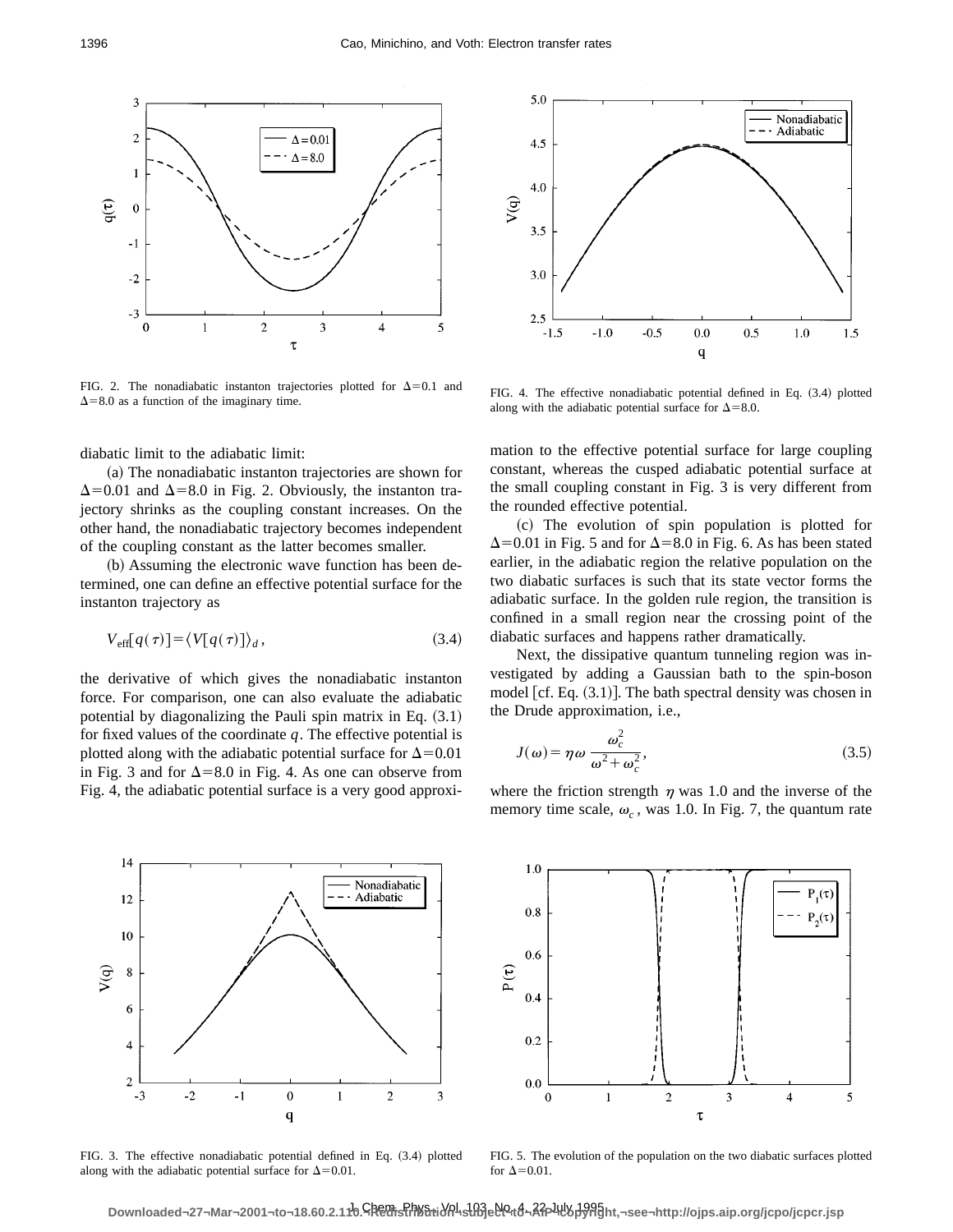

FIG. 6. The evolution of the population on the two diabatic surfaces plotted for  $\Delta=8.0$ .



FIG. 8. The rate constant in an anharmonic diabatic potential given in Eq.  $(3.6)$  plotted as a function of the nonadiabatic coupling constant.

in the dissipative bath is plotted as a function of the coupling constant and compared with the nondissipative rate. As is expected, the tunneling rate is reduced by a substantial amount because of the bath dissipation. In addition, the dissipative suppression is stronger in the nonadiabatic limit than in the adiabatic limit.

Finally, the effects of anharmonicity on the quantum rate constant were studied by assuming diabatic surfaces defined by

$$
V_{ii}(q) = \frac{1}{2} m \omega^2 (q - \sigma_z q_0)^2 + g(q - \sigma_z q_0)^4, \tag{3.6}
$$

where  $g=0.01$  and the other parameters are taken to be the same as in Eq.  $(3.1)$ . In Fig. 8, the rate constant for the frictionless system is plotted as a function of the nonadiabatic coupling constant  $\Delta$ . Clearly, introducing the anharmonicity reduces the tunneling rate and the reduction is more drastic in the adiabatic region than in the nonadiabatic re-



FIG. 7. The dissipative rate constant with the bath spectral density given in Eq.  $(3.5)$  plotted as a function of the nonadiabatic coupling constant.

gion. This example illustrates the real strength of the nonadiabatic instanton method, i.e., it is not limited to quadratic diabatic surfaces.

#### **IV. CONCLUSIONS**

In this paper, a computational methodology for determining electron transfer rates has been developed. The approach is based on the instanton expression for quantum rate constants combined with a nonadiabatic dynamics formalism for treating the imaginary time instanton dynamics with nonadiabatic transitions. The formulation is completely general and thereby capable of treating nonlinear diabatic potential energy surfaces and multiple electronic states. It also provides a computational method for bridging the adiabatic and nonadiabatic limits of electron transfer processes. The theory was tested for the well-known spin-boson model, obtaining excellent agreement with analytical predictions in both the adiabatic and nonadiabatic (golden rule) limits. In addition, it was shown that both dissipation and nonlinearity in the diabatic potentials can readily be included in the calculations and may have large effects on the rate constant. In future publications, the nonadiabatic instanton method will be further developed and applied to study electron transfer processes in realistic systems.

#### **ACKNOWLEDGMENTS**

This research was supported by the National Science Foundation  $(CHE-9158079)$  and  $(CHE-9410608)$  and by the Office of Naval Research. G.A.V. is a recipient of a National Science Foundation Presidential Young Investigator Award, a David and Lucile Packard Fellowship in Science and Engineering, an Alfred P. Sloan Foundation Research Fellowship, and a Camille Dreyfus Teacher–Scholar Award.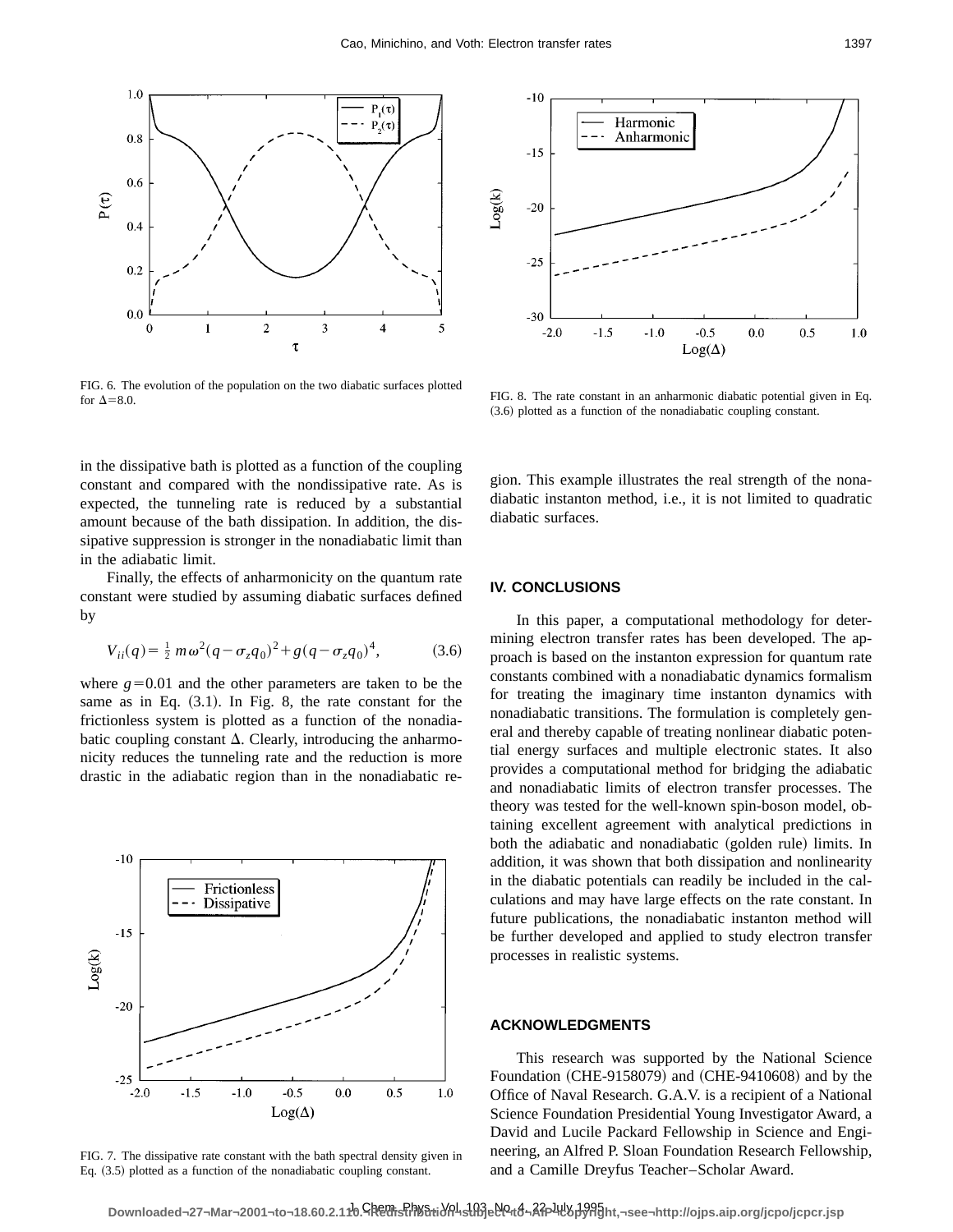### **APPENDIX A: EVALUATION OF THE INSTANTON PREFACTOR**

In this section, the prefactor  $D$  in Eq.  $(2.21)$  is explicitly expressed as a normalized determinant of the matrix in Eq.  $(2.18)$ . For a free particle, the matrix describing the quantum path fluctuations is given by

$$
\frac{\delta^2 S}{\delta \mathbf{q}_i \delta \mathbf{q}_j} = \frac{m}{\epsilon^2} \left( 2 \delta_{i,j} - \delta_{i,j+1} - \delta_{i,j-1} \right),\tag{A1}
$$

where  $\epsilon = \hbar \beta / P$ . A normal-mode transformation immediately leads to the eigensolutions of the matrix in Eq.  $(A1)$ , i.e.,

$$
\lambda_l = 2[1 - \cos(2\pi l/P)],\tag{A2}
$$

where the index *l* ranges from  $-(P-1)/2$  to  $(P-1)/2$ . Obviously,  $l=0$  gives a zero eigenvalue which corresponds to the translational invariance of the free particle space. Removal of this zero eigenvalue leads to the condition

$$
\prod_{l\neq 0} \lambda_l = P^2 \tag{A3}
$$

which recovers the correct free particle density. Thereby, the instanton matrix in Eq.  $(2.18)$  is normalized to the free particle prefactor, giving

$$
D = \lim_{P \to \infty} \frac{1}{P^2} \det' \left( \frac{\epsilon^2}{m} \frac{\delta^2 S}{\delta \mathbf{q}_i \delta \mathbf{q}_j} \right),\tag{A4}
$$

where det' stands for the value of the determinant with the zero eigenvalue removed. The above equation defines the prefactor in Eq.  $(2.21)$ .

## **APPENDIX B: THE INSTANTON SOLUTION FOR THE CUSPED POTENTIAL**

In the weak coupling limit of the spin-boson model for electron transfer, the ground state adiabatic potential surface approaches a cusped parabolic double well. For such a system, the instanton rate can be exactly calculated. $33$  For simplicity, a one-dimensional symmetric double well potential is considered here, given by

$$
V(q) = \frac{1}{2} m \omega^2 [q - \text{sign}(q) q_0]^2,
$$
 (B1)

where the symbol sign( $q$ ) stands for the sign of  $q$ . The action functional for a quantum particle embedded in a Gaussian bath then reads

$$
S[q(\tau)] = \int_0^{\hbar \beta} d\tau \left\{ \frac{1}{2} m \dot{q}(\tau)^2 + V[q(\tau)] \right\}
$$

$$
- \frac{1}{2\hbar} \int_0^{\hbar \beta} \int_0^{\hbar \beta} d\tau' c(|\tau - \tau'|) q(\tau') q(\tau), \tag{B2}
$$

where  $c(|\tau-\tau'|)$  is the correlation function given by Eq.  $(2.24).$ 

The quantum rate problem for this potential is most easily solved by properly connecting the two analytical solutions of the wells at the cusp. The resulting instanton rate constant is given by

$$
k = 4\omega^2 q_0 \sqrt{\frac{m}{2\pi\hbar^2 \beta}} \frac{\Sigma_{\text{odd}} a_n}{\sqrt{\Sigma(-1)^n a_n}} \exp\left(-\beta \frac{mq_0^2}{2\Sigma_{\text{even}} a_n}\right),\tag{B3}
$$

where the factor  $a_n$  is defined by

$$
a_n = \frac{1}{\Omega_n^2 + \omega^2 - \beta \tilde{c}_n / m}.
$$
 (B4)

Here,  $\Omega_n = 2\pi n/\hbar \beta$  and  $\tilde{c}_n$  is given by

$$
\tilde{c}_n = \frac{1}{\hbar \beta} \int_0^{\hbar \beta} d\tau e^{i\Omega_n \tau} c(|\tau|). \tag{B5}
$$

In the case of a frictionless cusped double-well, the rate constant *k* can be expressed in a closed form as

$$
k = 2 \omega q_0 \sqrt{\frac{m \omega}{\hbar}} \frac{\sinh^2(b/4)}{\sinh^{1/2}(b/2)} \exp\bigg[-\beta E_a \frac{\tanh(b/4)}{(b/4)}\bigg].
$$
\n(B6)

The exponential factor in the above equation is the same as the one in the golden rule expression  $[Eq. (3.3)],$  whereas the prefactor is by no means the same. Thereby, it is necessary to introduce the nonadiabatic coupling mechanism in order to obtain the correct limit for the electron transfer dynamics. The above equations, however, can serve as a good initial guess for the nonadiabatic instanton algorithm (cf. Sec. III).

- $2$ The literature on the subject of electron transfer is vast. Reference 1 is a representative review article.
- <sup>3</sup> J. S. Bader, R. A. Kuharski, and D. Chandler, J. Chem. Phys. **93**, 230  $(1990)$
- <sup>4</sup> C. H. Mak and D. Chandler, Phys. Rev. A **41**, 5709 (1990).
- ${}^{5}$ C. H. Mak and D. Chandler, Phys. Rev. A 44, 2352 (1991).
- ${}^{6}$ R. Egger and C. H. Mak, J. Chem. Phys. **99**, 2541 (1993).
- <sup>7</sup>R. Egger, C. H. Mak, and U. Weiss, J. Chem. Phys. **100**, 2651 (1994).
- <sup>8</sup>D. Makarov and N. Makri, Phys. Rev. A **48**, 3626 (1993).
- $9^9$ D. Makarov and N. Makri, Chem. Phys. Lett. 221, 482 (1994).
- 10G. A. Voth, D. Chandler, and W. H. Miller, J. Chem. Phys. **91**, 7749  $(1989).$
- <sup>11</sup>G. A. Voth, Chem. Phys. Lett. **270**, 289 (1990).
- $12$ G. A. Voth, J. Phys. Chem. **97**, 8365 (1993), for a review of path integral quantum transition state theory, see this paper.
- <sup>13</sup>M. J. Gillan, J. Phys. C **20**, 3621 (1987).
- <sup>14</sup> J. N. Gehlen, D. Chandler, H. J. Kim, and J. T. Hynes, J. Phys. Chem. **96**, 1748 (1992).
- <sup>15</sup> J. N. Gehlen and D. Chandler, J. Chem. Phys. **97**, 4958 (1992).
- <sup>16</sup>X. Song and A. A. Stuchebrukhov, J. Chem. Phys. **99**, 969 (1993).
- <sup>17</sup>L. S. Schulman, *Techniques and Applications of Path Integration* (Wiley, New York, 1986).
- <sup>18</sup> J. S. Langer, Ann. Phys. **41**, 108 (1967).
- <sup>19</sup>W. H. Miller, J. Chem. Phys. **62**, 1899 (1975).
- 20S. Coleman, in *The Ways of Subnuclear Physics*, edited by A. Zichichi (Plenum, New York, 1970), p. 805.
- <sup>21</sup> I. Affleck, Phys. Rev. Lett. **46**, 388 (1981).
- $22$ R. F. Dashen, B. Hasslacher, and A. Neveu, Phys. Rev. D 10, 4114 (1974).
- <sup>23</sup> A. O. Caldeira and A. J. Leggett, Ann. Phys. NY **149**, 374 (1983).
- 24F. J. Webster, P. J. Rossky, and R. A. Friesner, Comput. Phys. Commun. **63**, 494 (1991).
- <sup>25</sup> J. C. Tully and R. K. Preston, J. Chem. Phys. **55**, 562 (1972).
- <sup>26</sup> J. C. Tully, J. Chem. Phys. **93**, 1061 (1990).
- 27D. F. Coker, in *Computer Simulation in Chemical Physics*, edited by M. P. Allen and D. J. Tildesley (Kluwer Academic, The Netherlands, 1993).
- <sup>28</sup> P. Pechukas, Phys. Rev. **181**, 166 (1969).
- <sup>29</sup> P. Pechukas, Phys. Rev. **181**, 174 (1969).
- 30R. P. Feynman and A. R. Hibbs, *Quantum Mechanics and Path Integrals* (McGraw-Hill, New York, 1965).

 ${}^{1}$ R. A. Marcus and N. Sutin, Biochim. Biophys. Acta. **811**, 265 (1985).